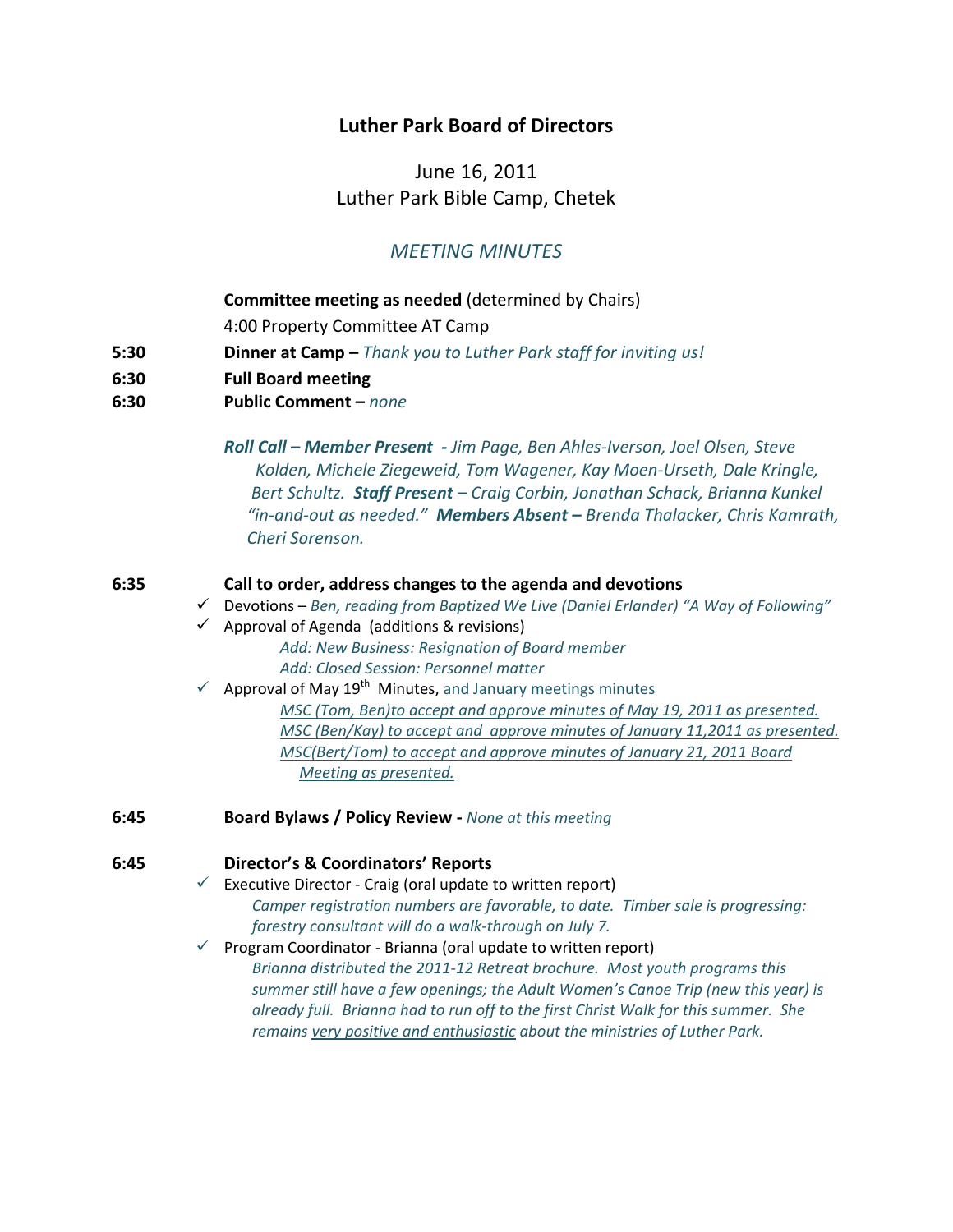#### $\checkmark$  Camp Coordinator - Jonathan (oral update to written report)

*Highlighted the numbers and variety of retreat guests. Has been working on a "Social Network Policy" for counselors. A lot of Jon's time has been spent getting summer up and running, and himself acclimated to the work load at Luther Park.*

## **7:05 Committee Reports**

 $\checkmark$  Finance Committee – **Brief update** and anything requiring Board action –

*Committee did not meet before Board meeting. Craig noted "Park is looking more favorable {financially} than last year at this time." We continue to pay down the Long Term liabilities. Income is up \$45K this year, and spending is in line with expectations. Craig also warned that we have only \$3,000 available in our line‐of‐ credit, but that pending the decision on the sale of the Director's house, Sterling Bank may be willing to work with us, should the need arise.*

- 9 Accept Financial Report *MSC (Kay/Bert)to accept the Financial Report as presented.*  $\checkmark$
- 9 Property Committee ‐ *Brief update* and anything requiring Board action

*Dale conveyed concerns from Dave, such as the walk‐in cooler/freezer, the pool heater and the boiler in the Dining Hall. Committee did a walk‐through of the Chapel and Fireside Room {didn't have time for Shalom and Covenant}. Fireside Room requires a major capital outlay to be refurbished and expanded. Re: the electrical entrance at the Dining Hall, Committee has request Craig and Jon to secure three quotes for upgrade, to be brought to Committee and Board.*

*FYI "Adopt‐a‐room" in Covenant Center would run about \$1,000 for a complete overhaul*

*Michele commented that she found a number of benches throughout the camp had splintered boards, which are a danger and discomfort to users. Jon responded that that is a project for the Counselors when they are on work‐detail.*

9 Program Committee ‐ *Brief update* and anything requiring Board action

*No recent meeting, but reports are that the Bible Study materials this summer are working out very well.*

9 Executive Committee – *no meeting since May*

#### **7:35 Unfinished business**

- o Strategic Planning Congregational Visits update *to be completed by July 1*
- o Constitution and Bylaws process / next steps ‐ Task Team (Tom, Bert, Mike W. & others?) *This project is still requiring much time and receiving much input. Task Team is focusing on Chapter 2, clarifying the Mission Statement language, and Chapter 3, definitions regarding member {constituent} congregations. Due to a need for theological reflection on language for Chapter 2, the Task Team was adjusted to include Pastors Ben, Burt, Joel, as well as Tom continuing as*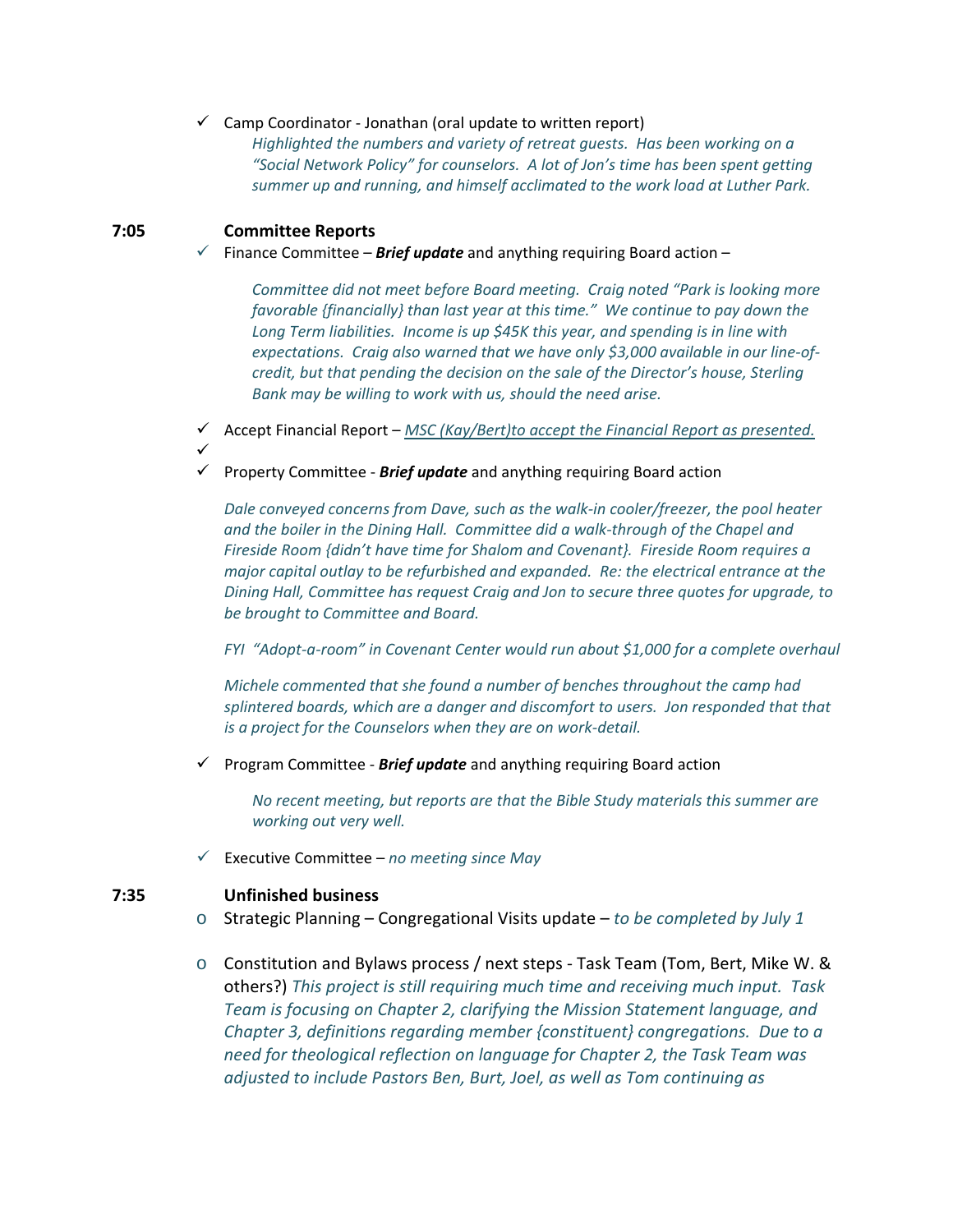*Convener, and with Craig or Jon (or both) being "in the loop," as well. A status report should be made at the next Board meeting.* 

- o Personnel Policies Task Team (Steve & Ben) *no report*
- o Development Task Team discussion / potential action *Kay had volunteered to be a part of this Task Team, and this offer was inadvertently not included in previous minutes. Thank you, Kay, for the offer and the reminder. Craig clarified an earlier statement that due to the "tentativeness of the interim arrangement" he would be reluctant to see this Task Team become a full‐blown Capital Fund at this time; however for strategizing about the development of a Development Task, count him in. Accordingly Kay and Craig will kibbutz about more {non‐ Board} members for the Team, perhaps looking at the rosters of the Way Club, Towering Pines, Ambassadors or Advocates. Other Board members may also weigh in with suggestions of possible Team members to Kay or Craig.*
- o Sale of Camp Property

*To be added to the next scheduled Corporation meeting a. Sale of the Camp/Director's House*

### **8:00 New business**

o Use of a "Consultation Team" to aid in Strategic Planning – *This concept of a "Consultation Team" has worked well with other camps. Terry Gilbertson has pulled together a lot of data for us. A two‐day consultation could make good use of this material, give input for Board consideration, and assist in visioning the structure of the {shared?}Executive Director and future relationships between Luther Park and Luther*  $Point.$ 

- o 80th Anniversary *a likely function of the Development Task Team*
- o Golf Outing at Whispering Pines, Cadott update *Noted in written and oral comments in Executive Director's report*
- o Resignation of Board Member *Rev. Jim Page has submitted his resignation, due to increased responsibilities at Trinity Lutheran Church, Eau Claire, and with his family. MSC (Dale/Michele) to accept Jim's resignation with deep regret, blessings and many prayers for new ministry obligations and opportunities. Jim agreed to work on finding a replacement to recommend to the Board. Board may discuss whether to appoint for a full term (2 ½ years) or to appoint until next Annual Meeting, at which time a candidate can be elected to serve the remaining (2 year) term.*

**8:45 Closed Session ‐** *discussion of personnel matter*